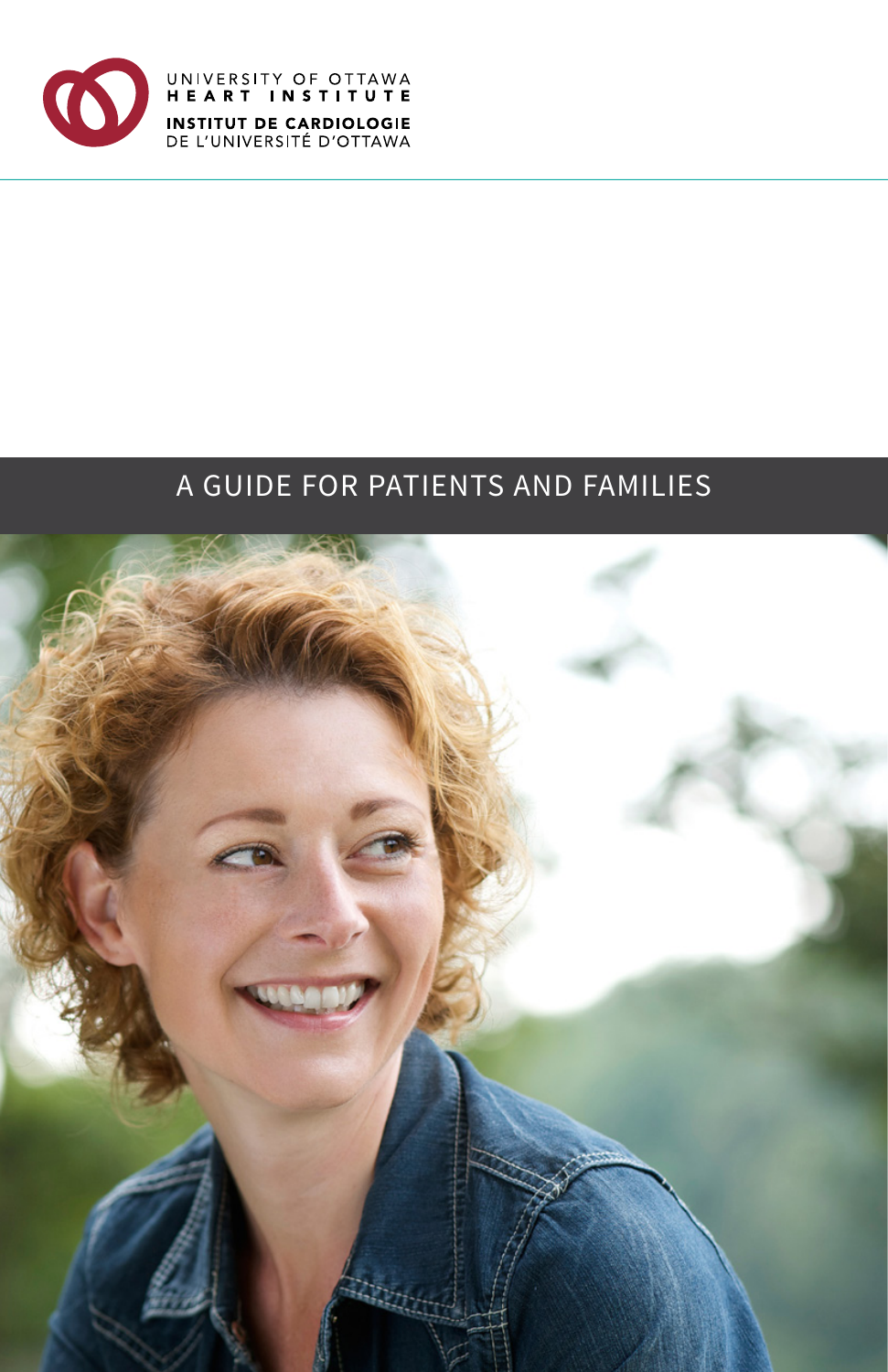# **What is Spontaneous Coronary Artery Dissection (SCAD)?**

Spontaneous coronary artery dissection (SCAD) is a type of heart attack caused by a separation (dissection) in one or more arteries of the heart. This separation may be between the layers of the arterial wall, causing a build-up of blood (hematoma), or it may be a tear in the innermost layer. Either type of dissection can block blood flow, causing a heart attack and sometimes death. SCAD may also cause heart damage or heart rhythm abnormalities.

Prompt diagnosis and treatment are crucial to decrease the risk of irreversible damage.

## Spontaneous coronary artery dissection (SCAD) can trigger a dangerous domino effect in the heart.

bulging hematoma within the wall of the artery. The structure of the artery.

SCAD is caused by a small tear or a **Blood** accumulates within the arter wall. As it grows, the space for blood heart attack or sudden heart death.



SCAD occurs most often in women aged 30 to 55, but it can occur in women and men of any age. People who develop SCAD often have no coronary artery disease risk factors or symptoms before their SCAD event.

SCAD is still a relatively new diagnosis, and ongoing research continues to help us learn more about it. It is believed that 25 to 40% of heart attacks in women under 50 may be attributed to SCAD.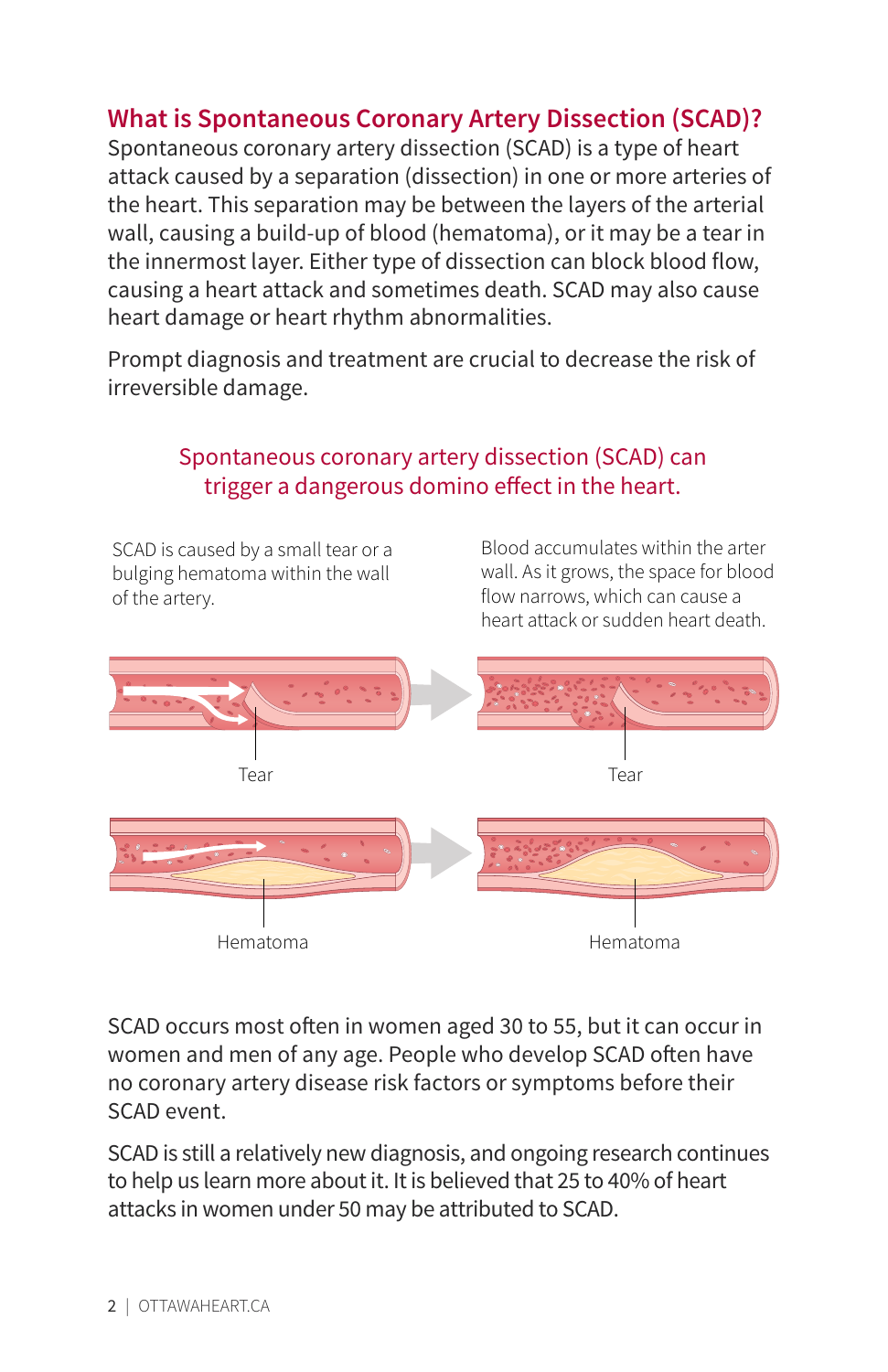# **Signs and Symptoms**

It is unlikely you will experience another SCAD event, but it could happen. Signs and symptoms of SCAD may include:

- chest pain or intense pressure.
- rapid heartbeat.
- pain in the arms, shoulders or jaw.
- shortness of breath.
- sweating.
- unusual, extreme tiredness.
- nausea.
- dizziness or light-headedness.

In addition, up to 50% of people with a history of SCAD may experience recurrent chest pains after the event, even though the arteries heal in 90% of patients. In women of reproductive age who have had a SCAD, chest pain may occur monthly starting one to two days before the period. If this happens to you, speak to your doctor, who can then determine the appropriate testing and treatment for post-SCAD chest pain.

# **Potential Causes and Risk Factors**

It is unclear what causes SCAD, but several risk factors have been identified.

- **Being female:** SCAD can occur in both women and men, but 80 to 90% of SCAD patients are women.
- **Hormonal changes, such as in pregnancy:** SCAD can occur in women who have recently given birth, most often in the first few weeks or months after delivery. There may also be some association with perimenopausal symptoms, oral contraception, menopausal hormone therapy and infertility treatments, although this is not as well established.
- **Fibromuscular dysplasia (FMD):** FMD is a rare condition that causes irregular growth of cells in the walls of one or more of the arteries, which can weaken the artery walls and reduce blood flow. FMD can also cause high blood pressure, stroke and tears in other blood vessels.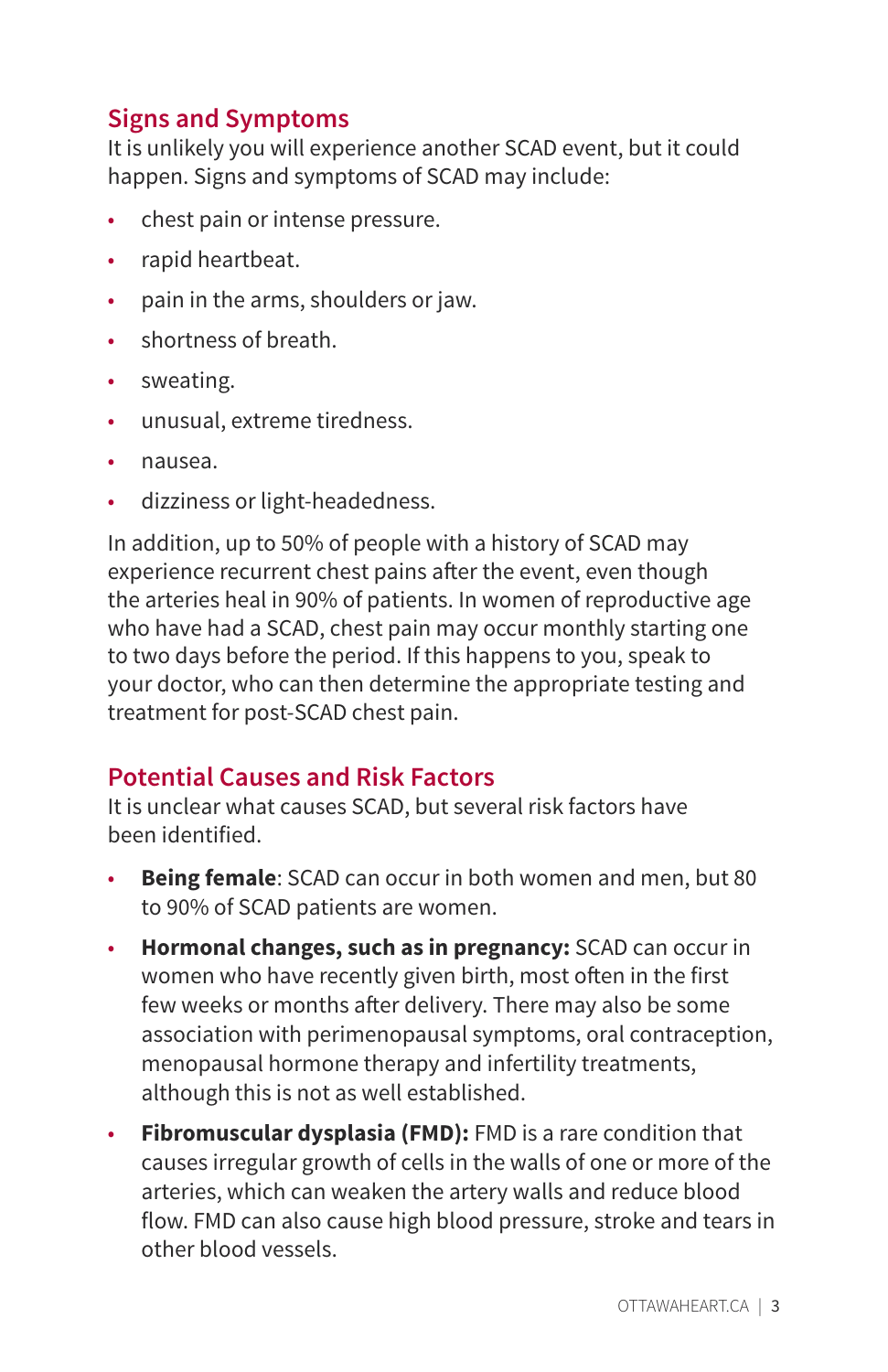- **Extreme emotional stress:** Many people have reported severe emotional anxiety or stress (e.g., from losing a loved one, a job or a relationship) in the period before their SCAD. This is commonly observed in women.
- **Extreme physical stress:** Extreme physical exertion such as intense aerobic or weight exercise, or the strain associated with vomiting, dificult bowel movements or harsh coughing has been reported by some SCAD survivors. This is more commonly observed in men.
- **Inflammatory conditions:** Conditions that cause inflammation of the blood vessels, such as lupus and polyarteritis nodosa, have been associated with SCAD.
- **Genetic conditions:** Rare conditions that cause problems with the body's connective tissues and may weaken the blood vessel wall, such as Ehlers-Danlos syndrome and Marfan syndrome, have been found to occur in some people with SCAD.
- **Very high blood pressure:** Untreated, severe high blood pressure is associated with SCAD.
- **Recreational drug use:** Cocaine or methamphetamine use has been associated with SCAD.
- **Genetics/family history:** A very low proportion of SCAD patients have a family history of SCAD.

# **Treatment and Recovery**

SCAD is distinct from the more familiar heart attack caused by plaque build-up over time. Treatment for SCAD is not the same as for other heart attacks.

The immediate goal of treatment for SCAD is to repair the tear in your damaged artery and restore blood flow to your heart. This occurs spontaneously in most SCAD patients. More invasive treatments, such as stents or even bypass surgery, are reserved for very severe cases threatening the patient's life.

Your personal treatment will depend on your specific situation, including the size of the tear in your artery and its location, damage that may have occurred and the symptoms you are experiencing. Whenever possible, doctors allow the damaged artery to heal on its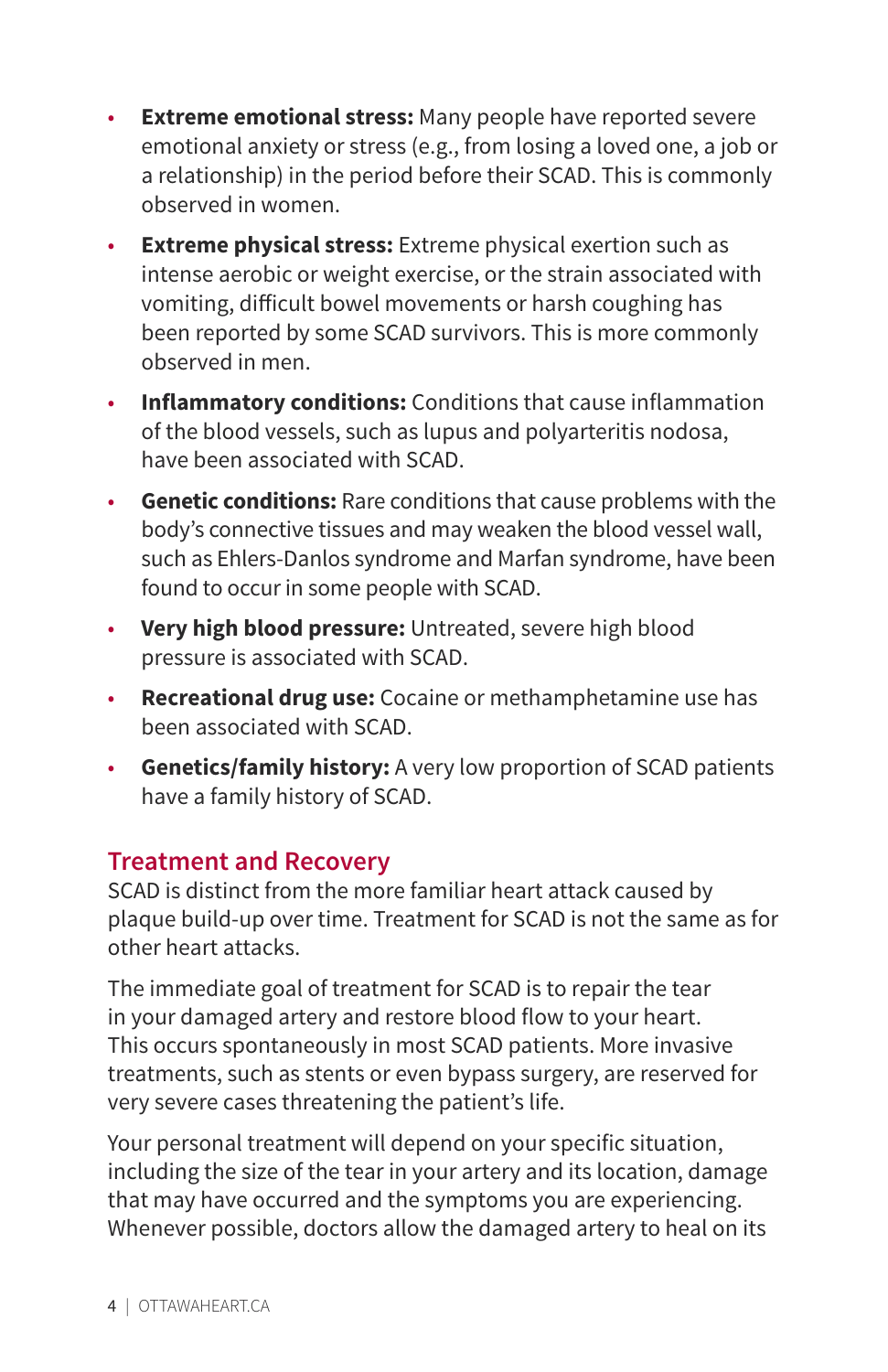own rather than repairing it through invasive procedures. However, if necessary, they may insert a stent or even do cardiac surgery.

### **Medical management**

Afer a SCAD, your doctor may prescribe medications to restore blood flow and promote healing. These medications may be temporary or permanent depending on your personal situation and the opinions of your doctors.

### **Here are some medications you may be prescribed.**

- **Anti-platelet agents** reduce the number of blood-clotting platelets in your blood to lessen the risk of a clot forming in your torn artery. The most commonly used anti-platelet agent is aspirin. You may also be prescribed an additional anti-platelet agent, such as Clopidogrel or Ticagrelor, which are typically given for one year after the heart attack if it is well tolerated.
- **Beta-blockers** decrease the heart rate and force contraction of your heart, which decreases the pressure on the torn vessel and promotes healing. One clinical study showed SCAD patients who were taking beta-blockers had a lower risk of SCAD recurrence than patients who were not taking these medications.
- **ACE inhibitors** open the blood vessels leading out of the heart, which decreases the workload of the heart muscle. This class of medications is prescribed if your blood pressure is too high despite beta-blockers, or if the SCAD led to damage to the heart, causing the heart muscle to weaken.
- **Nitroglycerin spray** opens blood vessels and is prescribed on an as-needed basis in case you have a recurrence of chest pain.

Medications may relieve symptoms and promote healing without further treatment. If chest pain or other symptoms continue, your doctor will discuss treatment options with you.

# **Stenting (percutaneous coronary intervention, or PCI)**

To diagnose your SCAD, you will have undergone an angiogram. During this angiogram, if your SCAD occurred in the left main coronary artery or is so severe that it is threatening your life, your doctor may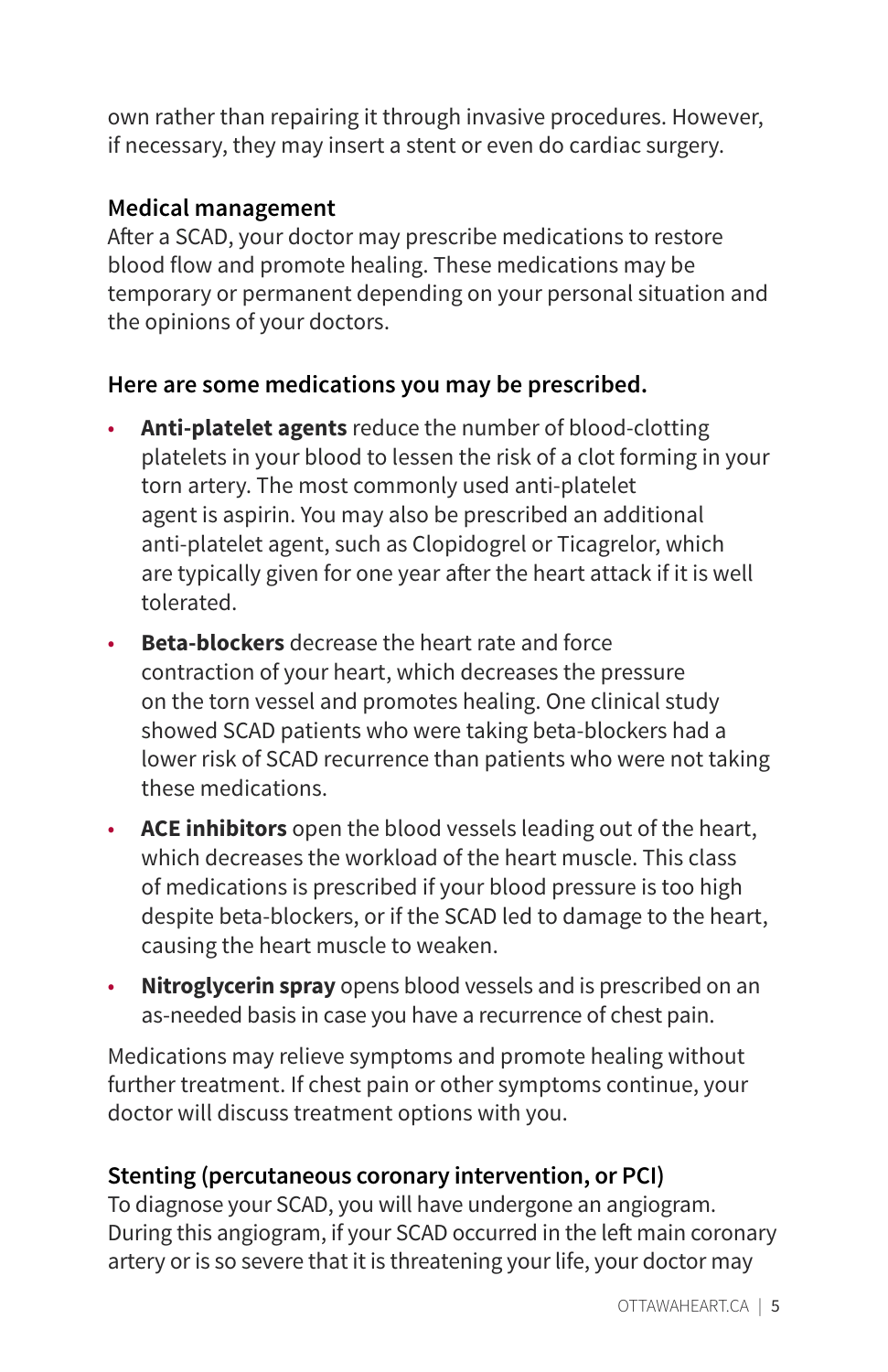have placed one or more tiny mesh tubes (stents) inside your artery to hold it open and help restore blood flow to your heart muscle.

To place the stent, doctors insert a long, thin tube (catheter) into an artery—usually in your leg or wrist—and thread the tube to the arteries in the heart. The catheter is guided to your damaged artery using X-rays or other imaging tests.

A wire with a deflated balloon is passed through the catheter to the tear in the artery. The balloon is then inflated, expanding the stent against your artery walls. The stent is left in place to hold the artery open. If you were treated with one or more stents, further education will be provided.

#### **Cardiac surgery**

If other treatments have not worked and SCAD is threatening your life, surgery may be the best treatment depending upon the location of the tear. Coronary artery bypass grafing (CABG) is done to create a new passage for blood to reach your heart, and is rarely done in the setting of SCAD.

CABG is a procedure that involves removing a blood vessel from another part of your body, such as your chest wall or leg. That blood vessel is stitched onto the coronary artery so that it bypasses blood flow around your damaged artery. If this treatment is recommended for you, further education will be provided.

### **Recovery Resources**

Afer your SCAD, you will be ofered a variety of supports from the Division of Cardiac Prevention and Rehabilitation at the University of Ottawa Heart Institute. If you do not receive a referral, ask your doctor to provide one. Some of the available programs do not require a referral.

### **Useful supports may include the following.**

• **Cardiac rehabilitation:** This exercise and education program is designed to help you recover in a safe environment. You can reestablish your personal limits with medical oversight, regardless of your fitness level. Our nurses and physiotherapists are experienced in rehabilitation guidelines and recommendations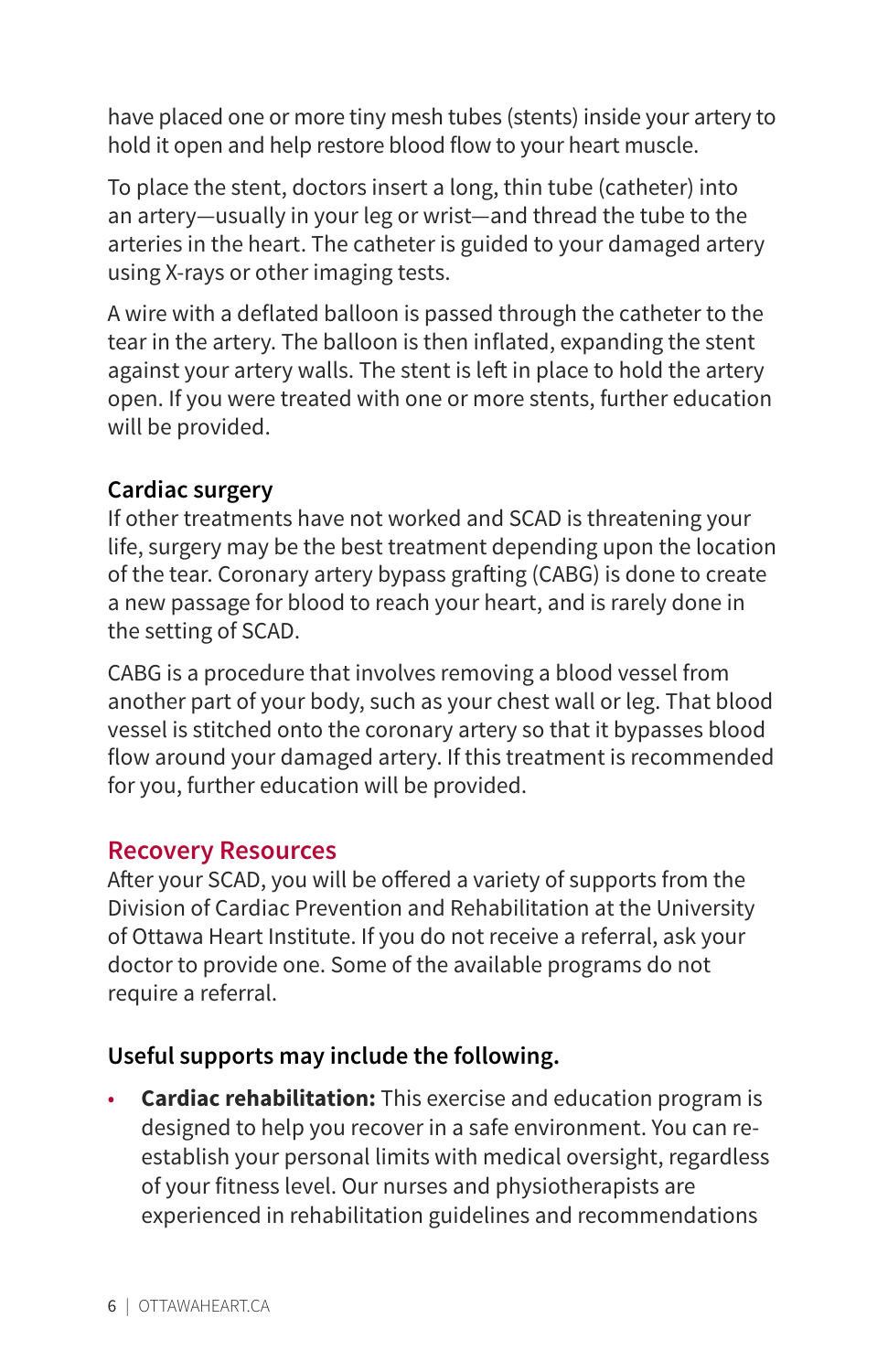after SCAD. Check our website for more information: [https://www.ottawaheart.ca/patients-visitors/clinics-programs/](https://www.ottawaheart.ca/patients-visitors/clinics-programs/cardiac-rehabilitation) [cardiac-rehabilitation](https://www.ottawaheart.ca/patients-visitors/clinics-programs/cardiac-rehabilitation)

- **Information sessions:** Please check [https://pwc.ottawaheart.ca/](https://pwc.ottawaheart.ca) for more information about the programs below.
	- **Diet and nutrition classes and counselling.**
	- ◆ **Psychology services/stress management program:** Some patients face issues with anxiety, depression or stress after SCAD. As part of our rehabilitation program, psychology services are available to help you.
	- **Women@Heart Peer Support Program: Most patients with** SCAD are women. Women@Heart is a structured communitybased, peer-support program for women with heart disease, led by women with heart disease. Some of the program's participants and leaders have sufered SCAD.
	- ◆ **Women's Heart Health Clinic:** Patients with SCAD (men and women) can be referred to this clinic for ongoing care afer the hospitalization, given our cardiologists' expertise in SCAD.

# **When You Go Home**

When you leave the hospital, your dissection will still be healing. You should take precautions to ensure your heart is protected while it heals. Talk about these points with your cardiologist before you go home to determine if these general guidelines apply to you.

**Medications:** Understand your medications and why they have been prescribed. Take your medications as directed and talk about any side efects or other concerns with your cardiologist. Do NOT stop taking them without talking to your cardiologist.

**Physical activity:** Ask your doctor for specific instructions, but most people can resume usual activities of daily living in a gradual fashion over the first week or two. Build up exercise slowly once your doctor has indicated it is safe to do so. Do not lift more than 10 pounds (4.5) kilograms) for the first two weeks after discharge, and always avoid isometric exercise and straining to lif.

**Driving:** Do not drive for one month if you have a private driver's license or three months if you have a professional license.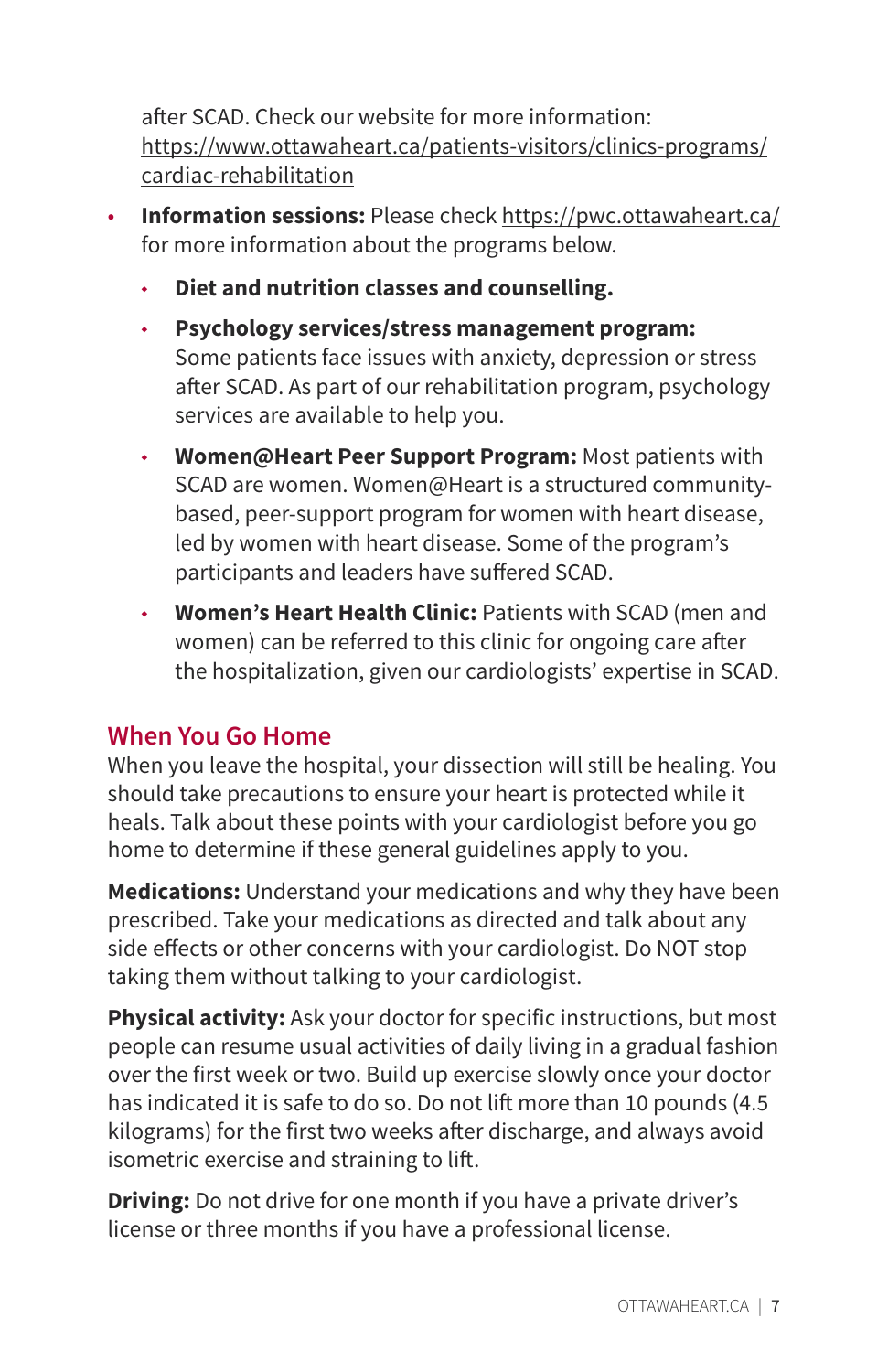**Pregnancy:** Use birth control (as advised by your doctor) to prevent pregnancy after discharge until you have discussed the risks of future pregnancy with your cardiologist. Barrier methods (condoms, diaphragms), tubal ligation or IUDs are often preferred methods of birth control after a SCAD.

**Sexual activity:** Refrain from sexual activity until cleared by your cardiologist.

**Self-care:** Take care of yourself and listen to your body—rest when you need to, sleep well, eat well, exercise as instructed, spend time with family and friends, and find healthy ways to cope with stress.

# **Preparing for Your Appointments**

Best practices for SCAD are being updated as research advances, so always feel comfortable asking your doctor specific questions about any new information that may have been released since your last visit.

To get the most from your appointments, be prepared. Create a list ahead of time. Here are some common questions:

- What caused my SCAD?
- Do I need any further tests?
- What alternative treatments might be available in my situation?
- What is my risk of having another SCAD?
- How will my SCAD impact my other health conditions?
- Are there restrictions I should follow (e.g., lifting, heart rate limits, isometric or inversion exercises)?
- Is it safe for me to be pregnant again?
- How do I know if my symptoms are an emergency?

If you continue to experience symptoms, be sure to ask your doctor if there is cause for concern. Common continuing symptoms include:

- ongoing chest pain.
- ongoing fatigue.
- feelings of depression, anxiety or fear.
- dificulty concentrating.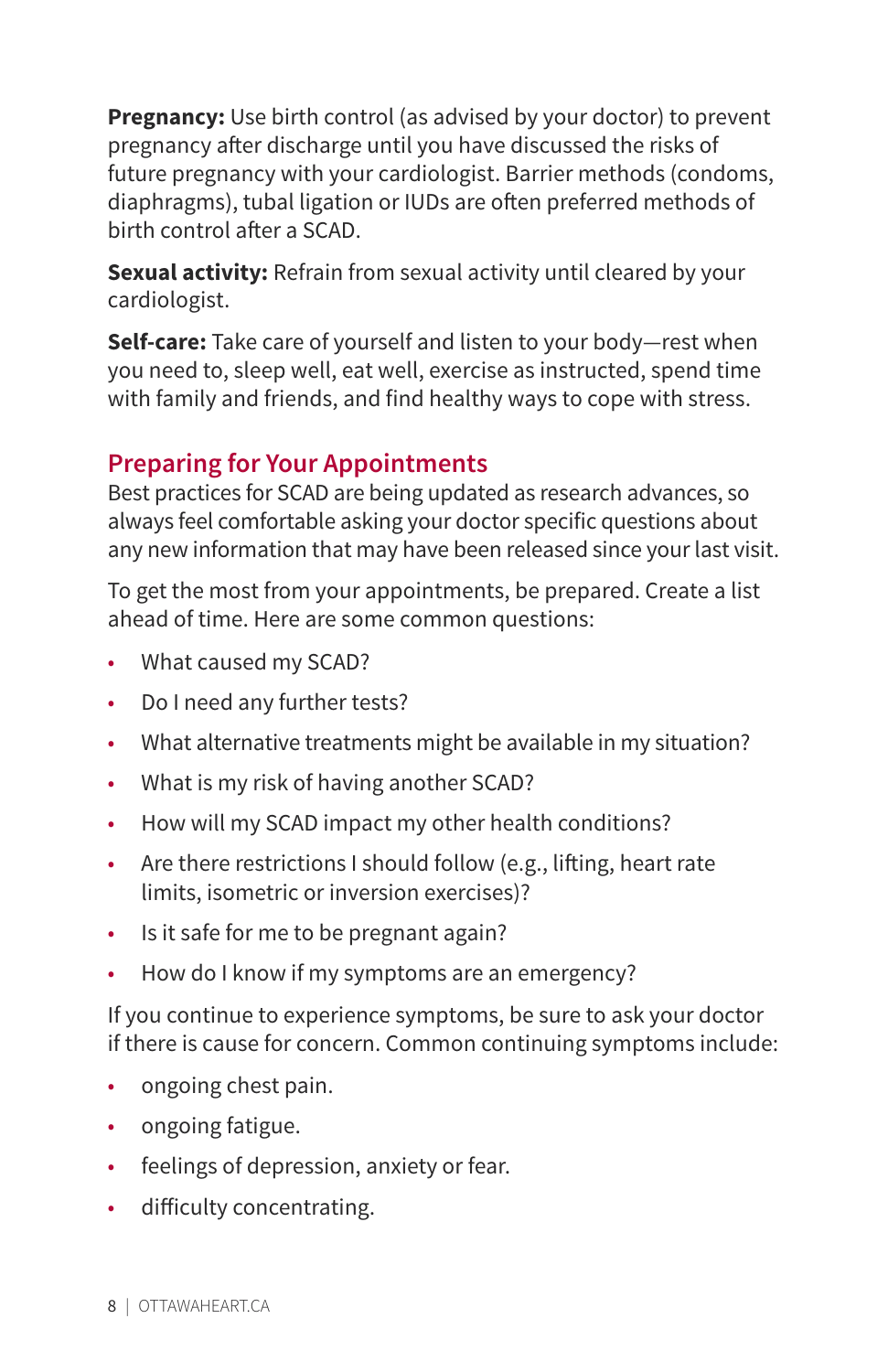## **When to Seek Medical Attention**

**Call 911 if you experience any of the symptoms noted above in a sudden or unexplained way. Trust your own sense of emergency.** 

When you call 911, identify yourself as a heart attack survivor who has had a spontaneous coronary artery dissection in the past. This will help emergency responders.

#### **When to make an appointment with your cardiologist.**

- Listen to your body. If you feel more fatigued than usual, you have new symptoms, or something just does not feel right, get checked out.
- If you do not have a cardiologist, seek an appointment with your family doctor. They will assess your situation and refer you if necessary.

#### **Where can I get more information about SCAD?**

You can get more information about SCAD from several reputable sources, including these below.

- Your cardiologist.
- **The University of Ottawa Heart Institute**: [https://www.ottawaheart.ca/heart-condition/spontaneous](https://www.ottawaheart.ca/heart-condition/spontaneous-coronary-artery-dissection)[coronary-artery-dissection](https://www.ottawaheart.ca/heart-condition/spontaneous-coronary-artery-dissection)
- **The SCAD Alliance:** <https://www.scadalliance.org/>
- **The Heart and Stroke Foundation:** [https://www.heartandstroke.](https://www.heartandstroke.ca/heart/conditions/spontaneous-coronary-artery-dissection)  [ca/heart/conditions/spontaneous-coronary-artery-dissection](https://www.heartandstroke.ca/heart/conditions/spontaneous-coronary-artery-dissection)
- **The Mayo Clinic:** [https://www.mayoclinic.org/diseases](https://www.mayoclinic.org/diseases-conditions/spontaneous-coronary-artery-dissection/symptoms-causes/syc-20353711)[conditions/spontaneous-coronary-artery-dissection/symptoms](https://www.mayoclinic.org/diseases-conditions/spontaneous-coronary-artery-dissection/symptoms-causes/syc-20353711)[causes/syc-20353711](https://www.mayoclinic.org/diseases-conditions/spontaneous-coronary-artery-dissection/symptoms-causes/syc-20353711)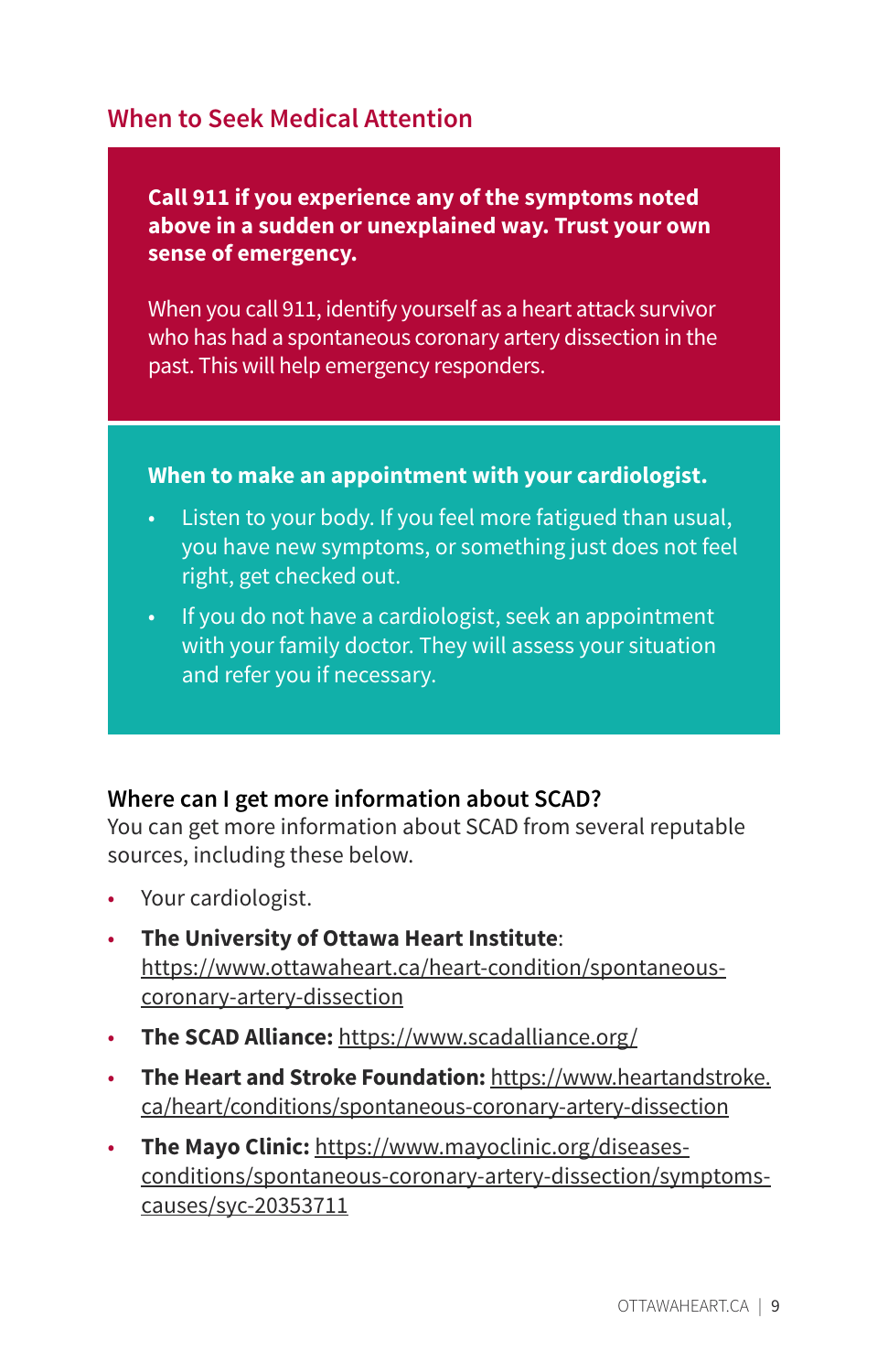| <b>NOTES</b> |  |  |  |  |  |
|--------------|--|--|--|--|--|
|              |  |  |  |  |  |
|              |  |  |  |  |  |
|              |  |  |  |  |  |
|              |  |  |  |  |  |
|              |  |  |  |  |  |
|              |  |  |  |  |  |
|              |  |  |  |  |  |
|              |  |  |  |  |  |
|              |  |  |  |  |  |
|              |  |  |  |  |  |
|              |  |  |  |  |  |
|              |  |  |  |  |  |
|              |  |  |  |  |  |
|              |  |  |  |  |  |
|              |  |  |  |  |  |
|              |  |  |  |  |  |